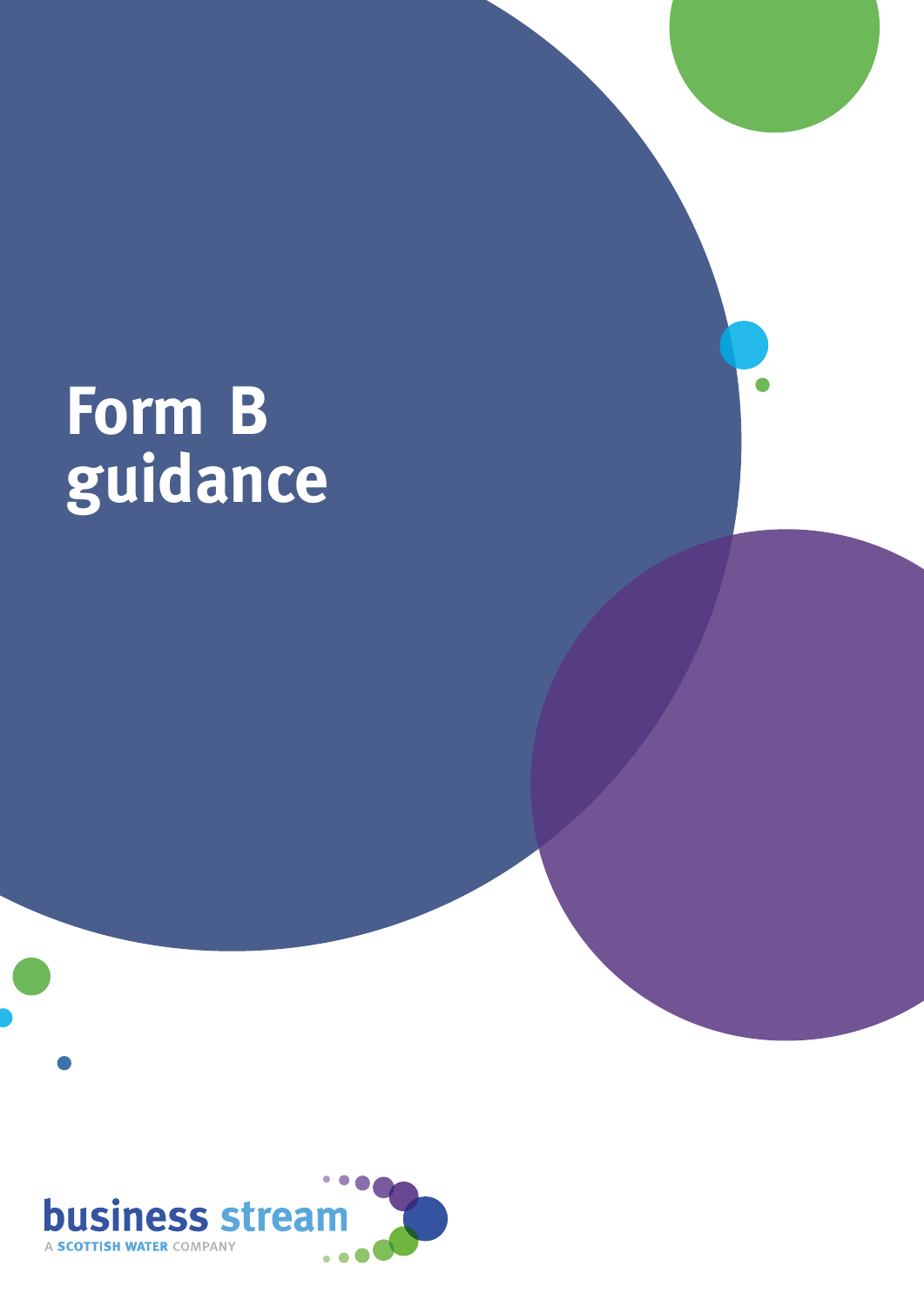# **Guidance Notes**

These guidance notes are designed to help you complete: Form B – Application for a permanent water connection.

### **Important**

We can only schedule your sewer connection AFTER acceptance & payment has been made for water & sewer connections

These guidance notes are designed to help you complete: Form B – Application for a waste water / sewerage connection.

We strongly recommend you use the latest version of Sewers for Scotland to develop or check your plans. This document sets out the design standards Scottish Water will use to assess your sewer mains and services. You can [download it from Scottish Water's website](https://www.scottishwater.co.uk/-/media/ScottishWater/Document-Hub/Business-and-Developers/Connecting-to-our-network/All-connections-information/SewersForScotlandv4.pdf)

### **Customer details Section 1**

Please provide your full details for Business Stream to contact you. We need to know whether you are the owner of the site, the contractor developing the site on the owner's behalf, or the future occupier.

### **Billing details**

Please ensure you tick the appropriate box for customer / main contact / occupier to receive the invoice for the water connection.

## **Site details Section 2**

PDE: Please provide the reference number for the PDE relating to your site, which has been concluded. This will have been provided to you by Scottish Water and is required before your application for a new water connection can be made.

**Water connection application:** Please also note you must have a water application in hand for the same development. Otherwise, please provide the supply point ID (SPID) number for an existing site where the sewer network is being extended.

**Planning refence numbers:** Please provide any planning reference numbers related to your development. These are made available by your local authority. Please only apply once approved.

**Existing building:** If there is already a water supply to the site, please provide your supply point ID (SPID) – this appears on your water bills.

**New Property Address:** As the property will be liable for water and waste water usage charges You must supply the full postal address and postcode of your site. The Land Registry can provide your postcode. If you don't supply this, your application may be delayed.

**UPRN or SAA numbers**: Where a UPRN or SAA reference number are not available please select the appropriate option of give details under other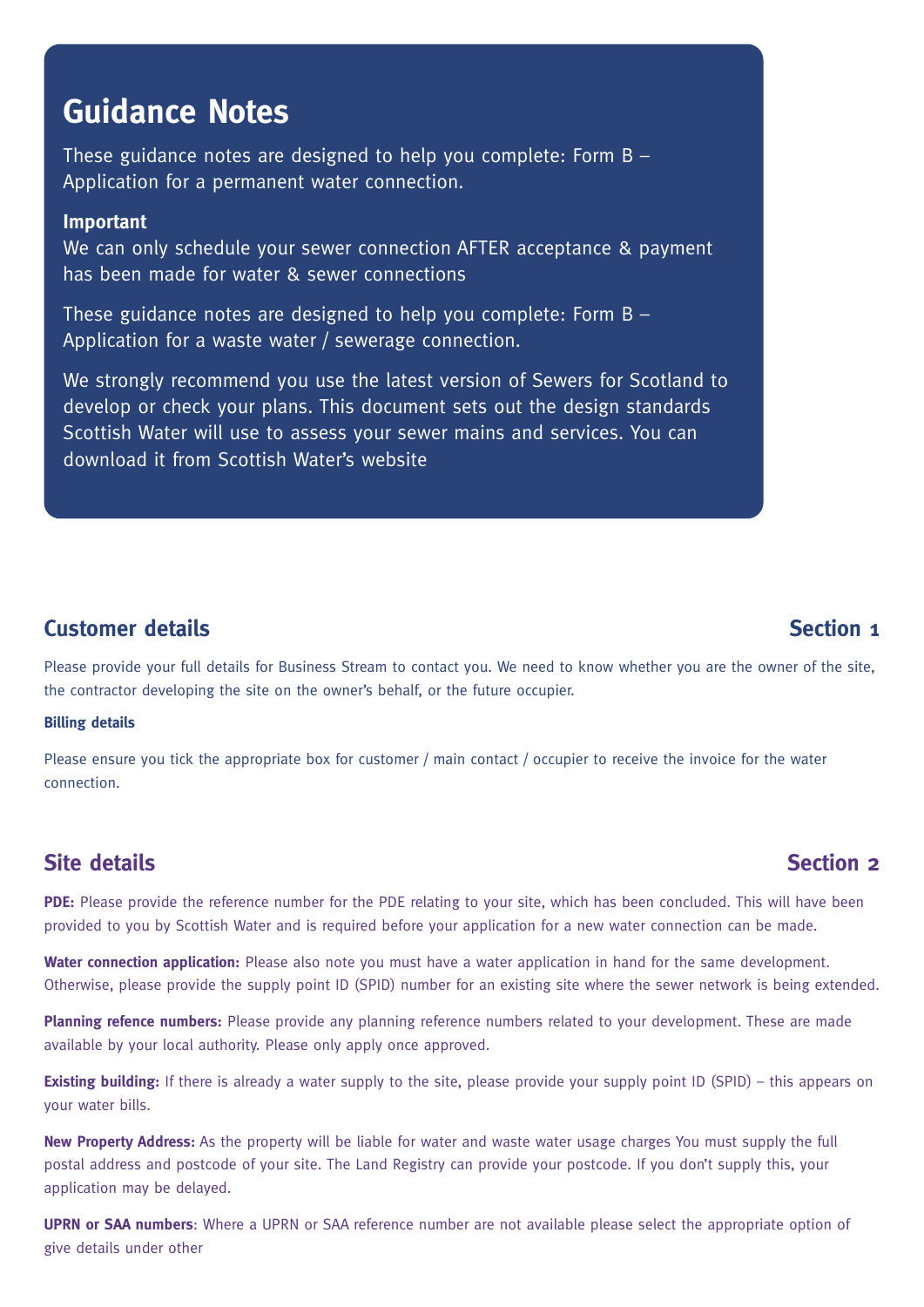(The SAA Reference Number will only be available after a property has been rated and can be obtained from the Scottish Assessors Association website – **[www.saa.gov.uk](http://www.saa.gov.uk)**. UPRN availability will vary depending on the specific council planning department and should be available at building warrant granted stage and can also be obtained from the One Scotland Gazetteer website – **[www.onescotlandgazetteer.org.uk](http://www.onescotlandgazetteer.org.uk)**)

**Multiple tenancies**: For multiple occupancy sites, please use **Appendix B** of the form to provide details of all the occupiers. This is so we can ensure the infrastructure is laid in a way that allows for occupants to be billed separately in future, if required. If you don't yet know who the occupants will be, please tick 'Not yet known' and leave the remaining fields blank.

If your development includes domestic premises, you must apply separately to Scottish Water (not Business Stream) for the domestic elements.

### **Phasing 2.1**

If this is only 1 phase of a larger development it's important that you confirm this within the application.

### **Facilitation 2.2**

Your development may require a water facilitation main as well as a plot connection to a singular or multiple property. It's also important to know if a facilitation is an advanced installation and if so how many plots will be served of this. This allows Scottish Water via Business Stream to gain a better understanding of your development.

# **Connection details Section 3**

**When are you starting your development:** Its vital we know when your project is due to start so we can help meet the target of your connection date (date of works to commence)

**Number of connections:** Please detail the number of connection(s) required. Please note that the minimum size of a plot connection Scottish Water accepts is 150mm and their preferred connection type is a branch. Saddle connections will only be accepted on mains over 300mm in size or where the connection is at least half the size of the mains.

**Design:** The sewer design proposals should comply with the current edition of Sewers for Scotland 4th Edition. A complete set of drawings must include the following:

- boundary of premises
- location of the existing sewer main
- size of the existing sewer main
- material specification of the existing sewer main
- location of your proposed connection on the existing sewer main
- route of your pipe from connection on the existing main to your property
- size of the proposed connection pipe
- material specification of the proposed connection pipe
- construction details of connection and manhole,
- location of disconnection chamber(s) (A disconnection chamber is required before the connection point into the public sewer. The disconnection chamber will be constructed at the boundary of the property or heel of the footpath.)
- all chambers should be labelled with their cover and invert levels above Ordinance Datum finished floor level (to ordnance datum)
- all proposals for sustainable drainage systems (SUDS)
- all pumping stations (If you are unsure where your sewer main is located, Scottish Water asset plans can be obtained from one of two providers. Details can be found at: **[www.scottishwater.co.uk/business/horizons/property-searches](http://www.scottishwater.co.uk/business/horizons/property-searches)**)

Section 3 – You must Confirm your intentions for surface water drainage. Please make sure to complete Section 4 on surface **water for your development"**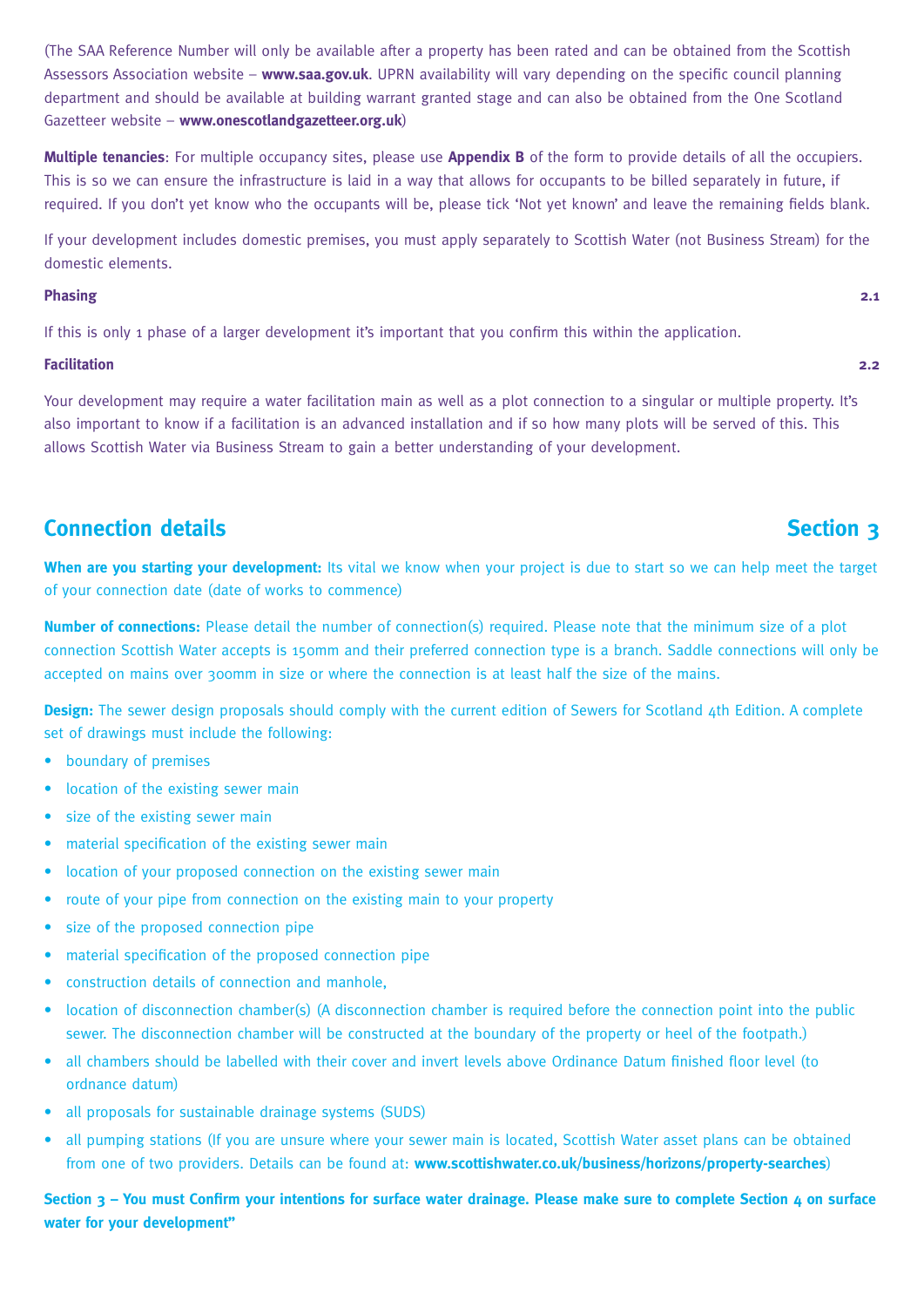**Please note:** If the design involves diversions or build-overs, you must supply an approval letter from Scottish Water. If you haven't yet obtained this, please contact Scottish Water directly. Please note no connection can be submitted until any of the above has been approved.

Submissions can be made to **service.relocation@scottishwater.co.uk**. Please ensure that you provide development information layouts showing existing pipe work and proposed new routes so that Scottish Water can process your application.

**Third party land:** Where your proposed pipe will cross privately-owned land, it is your responsibility to secure written confirmation of access to the land. This does not apply to public highways.

**Anticipated annual water consumption and discharge:** You may require the help of a consultant to calculate your anticipated water consumption, foul waste discharge and surface water runoff.

# **Trade effluent** Section 4

Please let us know if there will be a discharge of trade effluent from the premises. Trade effluent covers waste water from processes such as:

- industrial production
- washing and cooling plant, machinery, vehicles or floors

It does not include normal kitchen and toilet waste, or clean rainwater.

Trade effluent is covered by special laws, designed to protect the sewerage system and the wider environment from harmful waste. Any business that produces trade effluent needs to apply for consent from Scottish Water. This sets out the amount and quality of effluent you're allowed to discharge. Discharging trade effluent without consent is an offence. It's your legal responsibility to manage your effluent and ensure it stays within the set limits.

Please provide your trade effluent consent application reference. If you do not already have one, you can then a separate application process applies & a form H will need to be posted to Business Stream Trade Effluent Team – please visit our website

Please note that trade effluent consent cannot be granted until your sewer connection has been completed.

**Surface water:** Please let us know how you propose to deal with surface water. Methods in Scottish Water's order of preference are:

- Rainwater harvesting
- Private SUDS / soakaway
- Watercourse
- Surface water sewer

Surface water **may not** discharge to combined sewers. If circumstances on site allow no other method, then a full report of investigations eliminating each of the above options must be provided with your application.

Please let us know how you propose to deal with surface water, e.g. private soakaway, rain harvesting.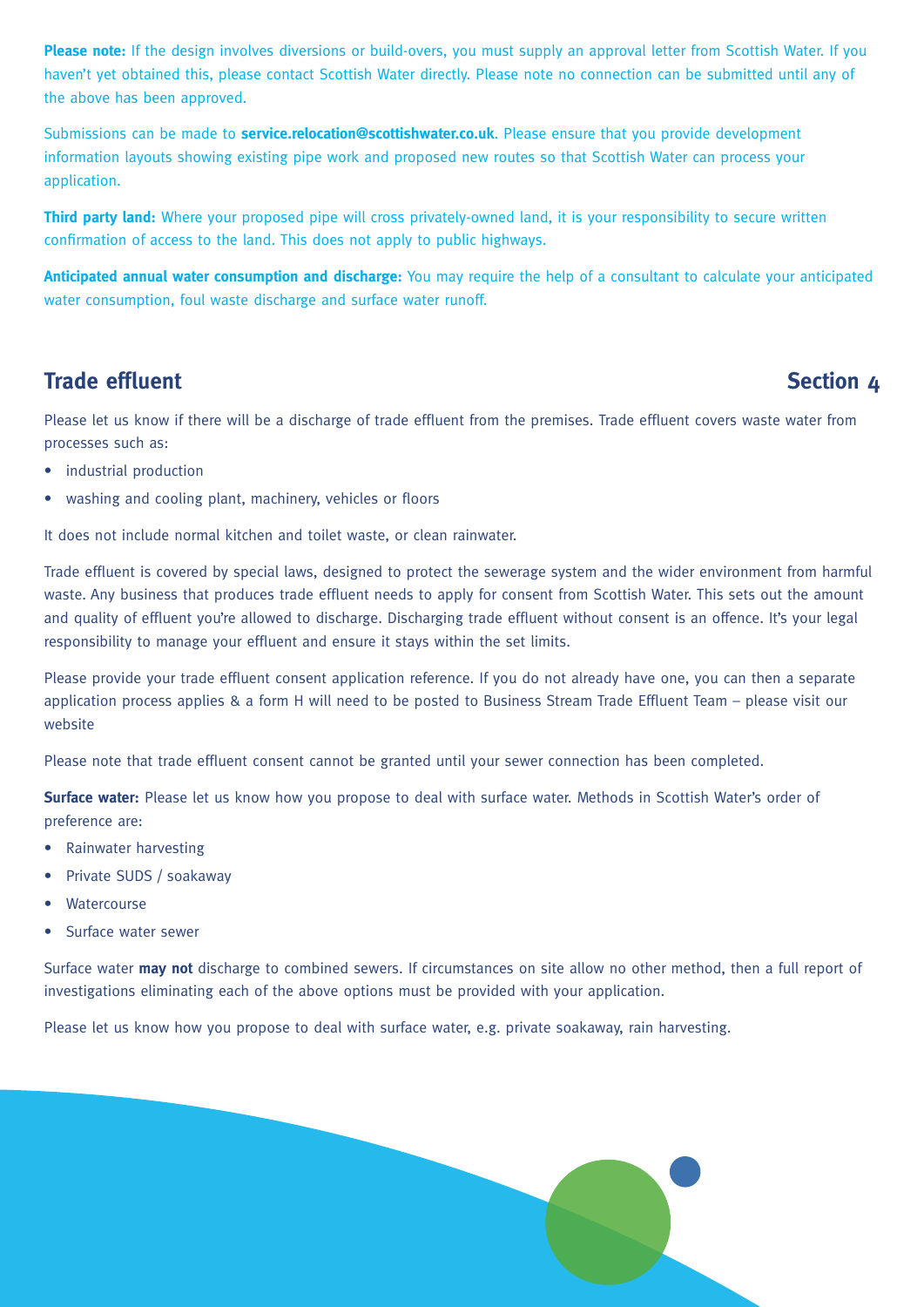# **Building Water Section 5**

If you require a building water connection you will need to provide a design proposal showing your intention and should show the following:

Route from the existing mains to the point of connection. These details enable Scottish Water to find the best connection point from its mains.

- boundary of premises
- location of the existing main
- size of the existing main
- material specification of the existing main
- location of your proposed connection on the existing main
- route of your pipe from connection on the existing main to your property
- size of the proposed connection pipe
- material specification of the proposed connection pipe
- location of meters
- location of supporting valves

If you are applying for a temporary waste water connection please provide a separate drawing which should show:

- boundary of premises
- location of the existing sewer main
- size of the existing sewer main
- material specification of the existing sewer main
- location of your proposed connection on the existing sewer main
- route of your pipe from connection on the existing main to your property
- size of the proposed connection pipe
- material specification of the proposed connection pipe
- construction details of connection and manhole, if applicable
- location of disconnection chamber(s)
- levels above Ordinance Datum, as described above for permanent sewer designs

We may need to ask for further drawings and / or calculations after reviewing your initial application and supporting information.

If you do not require building water, for example your development is a dry build, then we will require evidence (invoices) of this. For example – ready mix concrete / timber frame etc

**If water used for building works or site accommodation has been obtained illegally from Scottish Waters network then you will be liable for a retrospective charge.** 

**Water used for construction cannot be taken from a domestic property.**